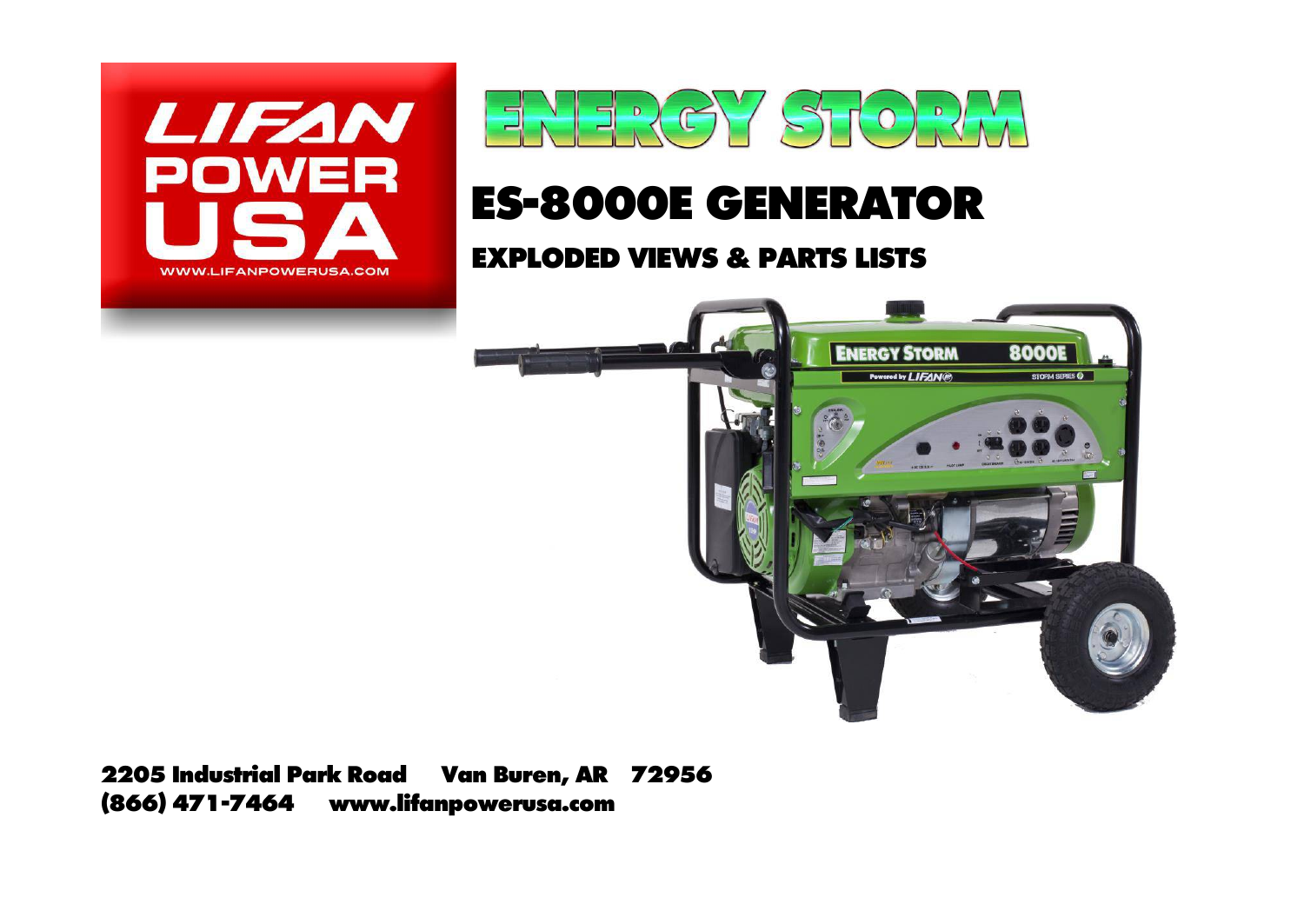| $E-01$     | <b>Crankcase Assembly</b>                                       |  |                               |                |  |  |
|------------|-----------------------------------------------------------------|--|-------------------------------|----------------|--|--|
|            | -8<br>$12-$<br>10<br>13<br>5<br>$\overline{5}$<br>൹<br>ιо<br>11 |  |                               |                |  |  |
| Ref. No.   | Part No.                                                        |  | <b>Description</b>            | Quantity       |  |  |
| $E01-01$   | 11116-A0810-0001                                                |  | Washer                        | $\sqrt{2}$     |  |  |
| $E01-02$   | 11115-A0810-0001                                                |  | Drain plug                    | $\overline{2}$ |  |  |
| $E01 - 03$ | 11120-A1010-0001                                                |  | Oil seal, crankshaft Assembly |                |  |  |
| E01-04     | 11117-A0810-0001                                                |  | $(-)$                         | 1              |  |  |
| $E01-05$   | T152-0004                                                       |  | Sea1                          | $\sqrt{2}$     |  |  |
| $E01-06$   | 11110-A1214-0005                                                |  | Bolt M6×14                    | 1              |  |  |
| $E01-07$   | 11130-A1010-0001                                                |  | Crankcase                     | $\mathbf 1$    |  |  |
| $E01-08$   | 26113-A0810-0001                                                |  | Oil seal, regulating sway bar | $\sqrt{2}$     |  |  |
| $E01-09$   | 26112-A0810-0001                                                |  | Washer                        | $\mathbf{1}$   |  |  |
| $E01-10$   | 26111-A1010-0001                                                |  | Split pin                     | 1              |  |  |
|            |                                                                 |  |                               |                |  |  |
| $E01-11$   | 27400-A0810-0002                                                |  | Regulating sway bar           | 1              |  |  |
| $E01-12$   | T910-0005                                                       |  | Oil sensor Assembly           | 1              |  |  |
| $E01-13$   | 26500-G1110-0001                                                |  | Bearing 6202<br>Electromagnet | 1              |  |  |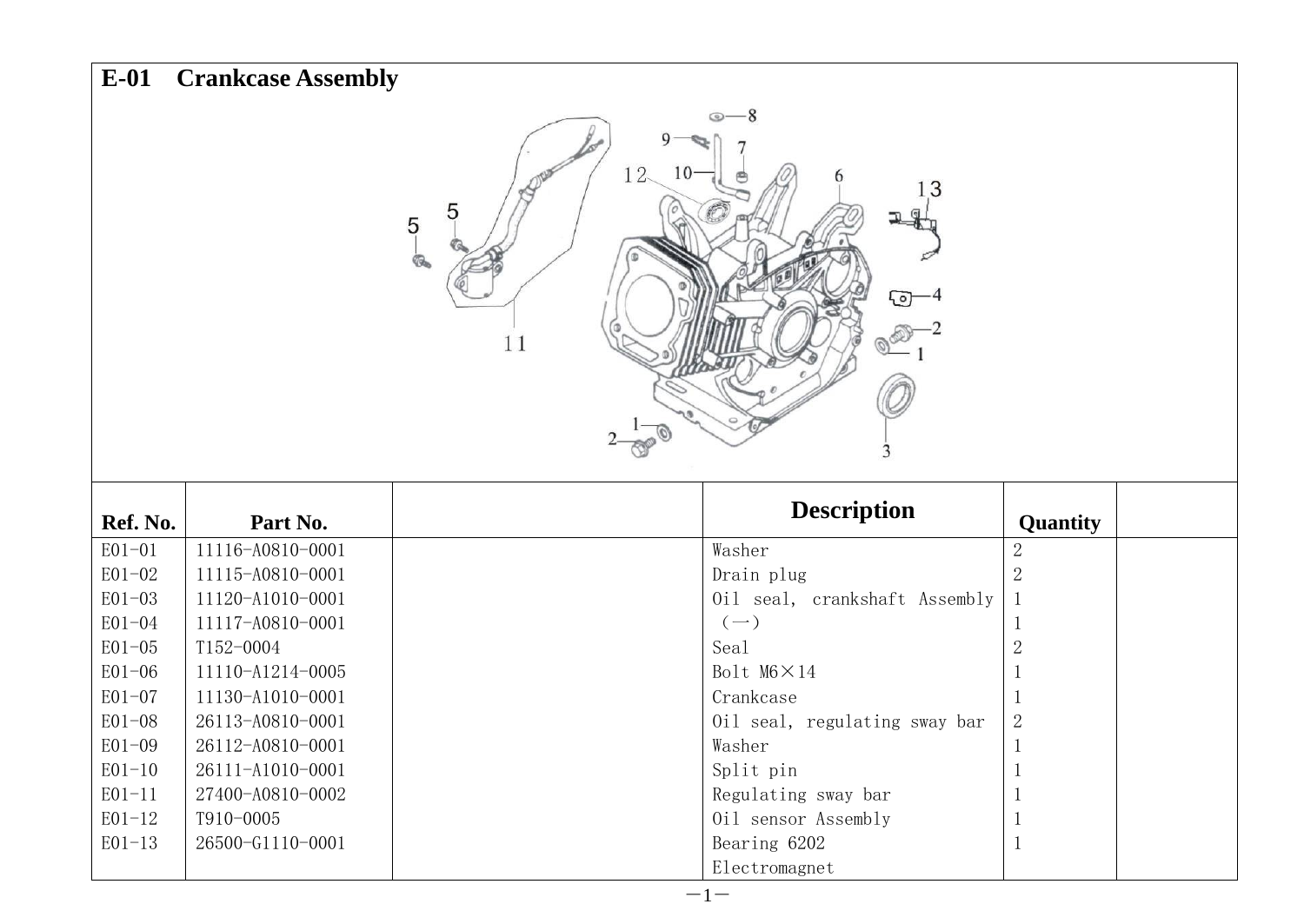|                  | <b>E-02 Crankcase cover Assembly</b> |                                     |                                                     |                |  |  |
|------------------|--------------------------------------|-------------------------------------|-----------------------------------------------------|----------------|--|--|
|                  |                                      | 8<br>$5 -$<br>$6 - 2$<br>$5 -$<br>5 | $\infty$ -12<br>10<br>3                             |                |  |  |
| S/N              | Part No.                             |                                     | <b>Description</b>                                  | Quantity       |  |  |
| E02-01           | 11211-BF130-0001                     |                                     | Crankcase cover                                     | 1              |  |  |
| E02-02           | 11220-BF130-0001                     |                                     | Guard, crankcase cover Assembly                     | $\mathbf 1$    |  |  |
| E02-03           | 11114-A1010-0001                     |                                     | Gasket, crankcase                                   | 1              |  |  |
| E02-04           | 15510-BC130-0001                     |                                     | Dipstick                                            | 1              |  |  |
| E02-05           | 31153-BC130-0002                     |                                     | Bolt $M5 \times 14$                                 | $\mathfrak{Z}$ |  |  |
| E02-06           | T151-0013                            |                                     | Bolt $M8 \times 40$                                 | $\overline{7}$ |  |  |
| E02-07<br>E02-08 | 25118-A0810-0001<br>25100-A1210-0001 |                                     | Washer, driven gear                                 | -1             |  |  |
| E02-09           | T910-0003                            |                                     | Driven gear set, regulator assembly<br>Bearing 6207 | 1              |  |  |
| $E02-10$         | T910-0005                            |                                     | Bearing 6202                                        | 1<br>-1        |  |  |
| $E02 - 11$       | 11120-A1010-0001                     |                                     | Oil seal, crankshaft assembly $(-)$                 | 1              |  |  |
| $E02 - 12$       | 11113-A0810-0001                     |                                     | Set $pin\Phi 8 \times 12$                           | $\sqrt{2}$     |  |  |
|                  |                                      |                                     |                                                     |                |  |  |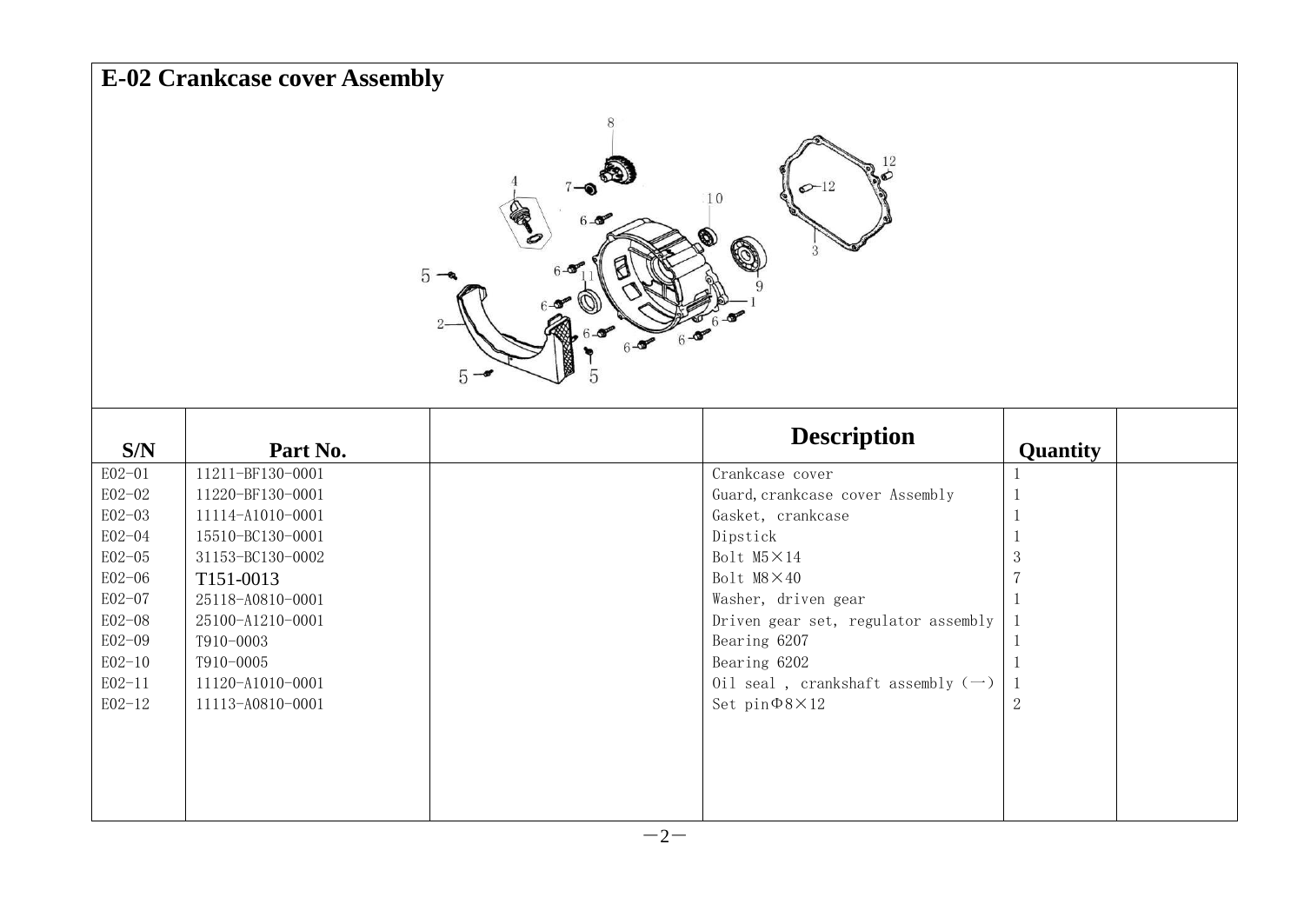| $E-03$           |                                      | Cylinder head & Cylinder head cover Assembly |                                    |                                  |  |
|------------------|--------------------------------------|----------------------------------------------|------------------------------------|----------------------------------|--|
|                  |                                      |                                              | 11<br>10<br>12<br>11<br>$-13$<br>3 |                                  |  |
| Ref. No.         | Part No.                             |                                              | <b>Description</b>                 |                                  |  |
|                  |                                      |                                              |                                    | Quantity                         |  |
| E03-01           | 12220-A0810-0001                     |                                              | Bolt Assembly                      | -1                               |  |
| E03-02           | 14420-A0810-0001                     |                                              | Seal Assembly                      | -1                               |  |
| E03-03           | T152-0019                            |                                              | $Bolt: M6 \times 12$               | -1                               |  |
| E03-04           | 19121-A1010-0001                     |                                              | Lead wind cover $(-)$              | -1                               |  |
| E03-05           | 12200-A0810-0001                     |                                              | Cylinder head cover Assembly       | -1                               |  |
| E03-06           | 12212-A0810-0001                     |                                              | Gasket, cylinder head cover        | -1                               |  |
| E03-07<br>E03-08 | 12118-A0810-0001                     |                                              | Bolt<br>Stud M6×M8×106             | $\overline{4}$<br>$\overline{2}$ |  |
| E03-09           | 17218-BF130-0001<br>18214-A0710-0001 |                                              | Stud $M8 \times 34$                | $\sqrt{2}$                       |  |
| $E03-10$         | 27100-A0710-0001                     |                                              | Spark plug Assembly                | $\mathbf{1}$                     |  |
| $E03-11$         | 12117-A0810-0001                     |                                              | Set pin                            | $\overline{2}$                   |  |
| $E03-12$         | 12100-A1210-0002                     |                                              | Cylinder head Assembly             | -1                               |  |
| E03-13           | 12120-A1210-0001                     |                                              | Gasket, cylinder head Assembly     | 1                                |  |
|                  |                                      |                                              |                                    |                                  |  |
|                  |                                      |                                              |                                    |                                  |  |
|                  |                                      |                                              |                                    |                                  |  |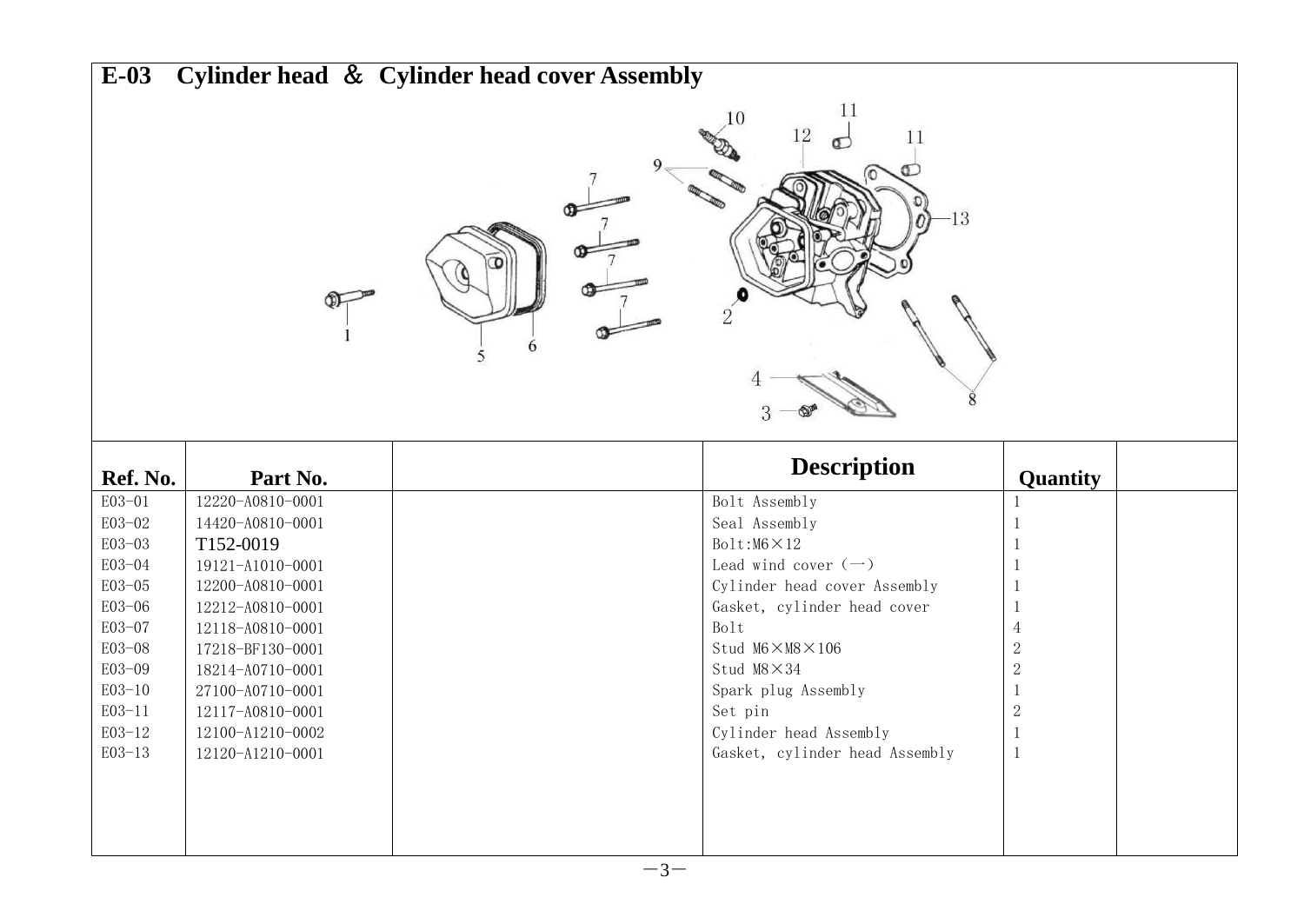| $E-04$           |                                      | Crankshaft, Piston, Connecting rod & Balancing shaft |                                        |            |  |  |
|------------------|--------------------------------------|------------------------------------------------------|----------------------------------------|------------|--|--|
|                  | 4<br>$\sqrt{5}$<br>9<br>8            |                                                      |                                        |            |  |  |
|                  |                                      |                                                      |                                        |            |  |  |
| Ref. No.         | Part No.                             |                                                      | <b>Description</b>                     | Quantity   |  |  |
| E04-01           | 13116-A1210-0001                     |                                                      | Balancing shaft                        | 1          |  |  |
| E04-02           | T910-0003                            |                                                      | Bearing 6207                           | -1         |  |  |
| E04-03<br>E04-04 | 13112-A0710-0001                     |                                                      | Wood ruff key                          |            |  |  |
| E04-05           | 13110-A1210-0002<br>13400-A1210-0003 |                                                      | Crankshaft assembly<br>Piston ring set |            |  |  |
| E04-06           | 13313-A1010-0001                     |                                                      | Piston pin circlip                     | $\sqrt{2}$ |  |  |
| E04-07           | 13311-A1210-0004                     |                                                      | Piston                                 | -1         |  |  |
| E04-08<br>E04-09 | 13312-A1010-0001<br>13120-A1210-0001 |                                                      | Piston pin<br>Connecting rod assembly  | -1<br>-1   |  |  |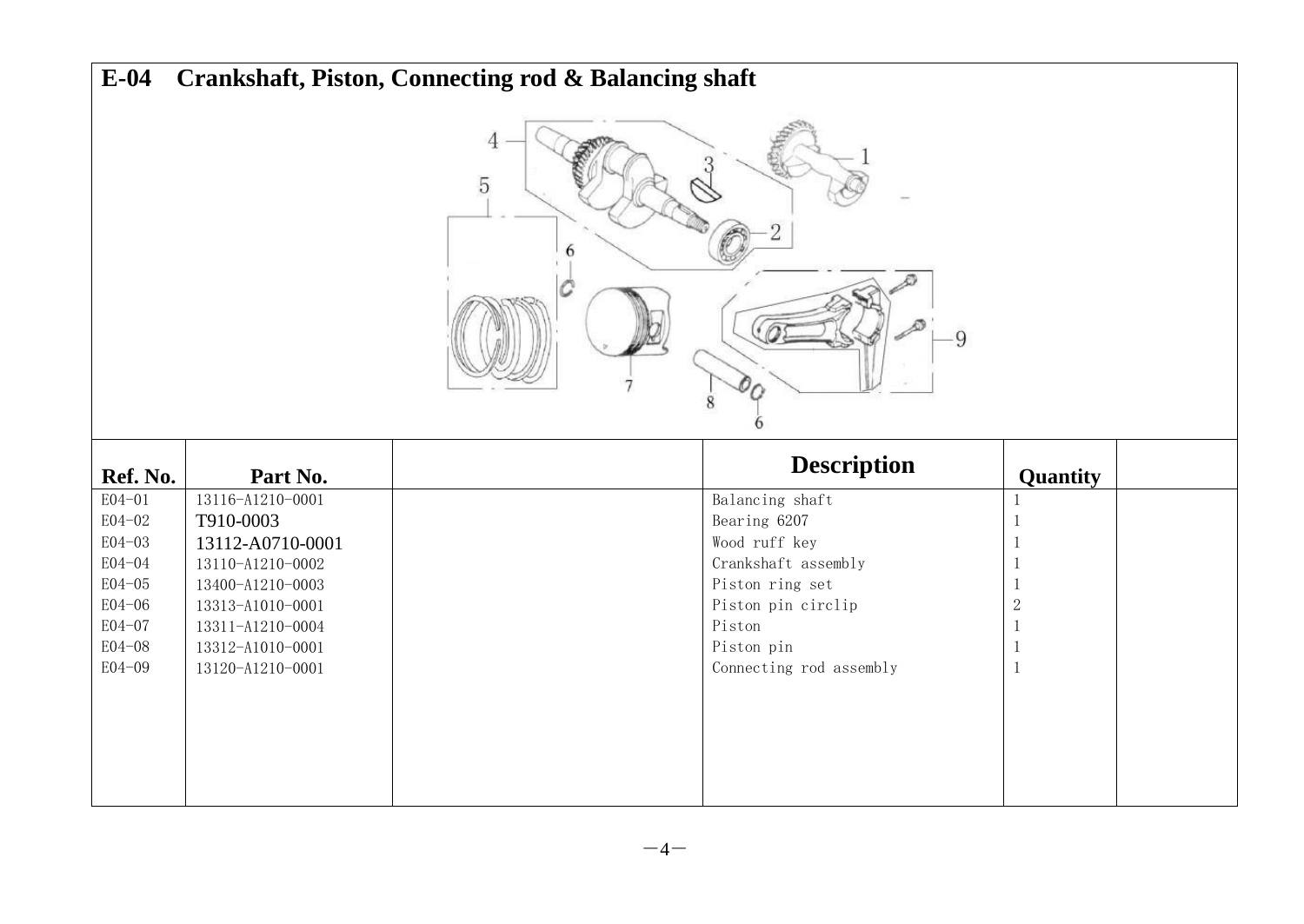| $E-5$          |                                      | <b>COMBINATION OF CAM SHAFT &amp; VALVE ROCKER</b> |                                           |                |  |  |
|----------------|--------------------------------------|----------------------------------------------------|-------------------------------------------|----------------|--|--|
|                | 9<br>14<br>15<br>5<br>13<br>16<br>4  |                                                    |                                           |                |  |  |
| S/N            | Part No.                             |                                                    | <b>Description</b>                        | Quantity       |  |  |
| $\mathbf{1}$   | 14314-A0710-0001                     | Lock nut                                           |                                           |                |  |  |
|                |                                      |                                                    |                                           | $\overline{c}$ |  |  |
| $\sqrt{2}$     | 14312-A0710-0001                     | Sleeve                                             |                                           | $\overline{c}$ |  |  |
| 3              | 14311-A0810-0001                     | Valve rocker                                       |                                           | $\overline{c}$ |  |  |
| 4              | 14313-A0710-0001                     |                                                    | Adjusting bolt for valve gap              | $\overline{c}$ |  |  |
| 5              | 14220-A0810-0002                     | Pusher guide                                       |                                           | $\mathbf{1}$   |  |  |
| 6              | 14210-A1010-0001                     | Pusher                                             |                                           | $\overline{2}$ |  |  |
| $\overline{7}$ | 14315-A0810-0001                     | Tappet                                             |                                           | $\overline{2}$ |  |  |
| 9              | 14100-A1210-0002                     |                                                    | Camshaft assembly                         |                |  |  |
| 10             | 14412-A1210-0001                     | Exhaust valve                                      |                                           |                |  |  |
| 11             | 14411-A1010-0003                     | Intake valve                                       |                                           |                |  |  |
| 12             | 14417-A0810-0001                     |                                                    | Spring retainer, exhaust valve            | 1              |  |  |
| 13             | 14414-A0810-0001                     | Valve spring                                       |                                           | $\overline{2}$ |  |  |
| 14             | 14413-A1010-0001                     |                                                    | Spring seat, exhaust valve                | $\overline{2}$ |  |  |
| 15<br>16       | 14418-A1010-0001<br>14310-A0810-0001 |                                                    | Valve lock clamp<br>Valve rocker assembly | $\overline{4}$ |  |  |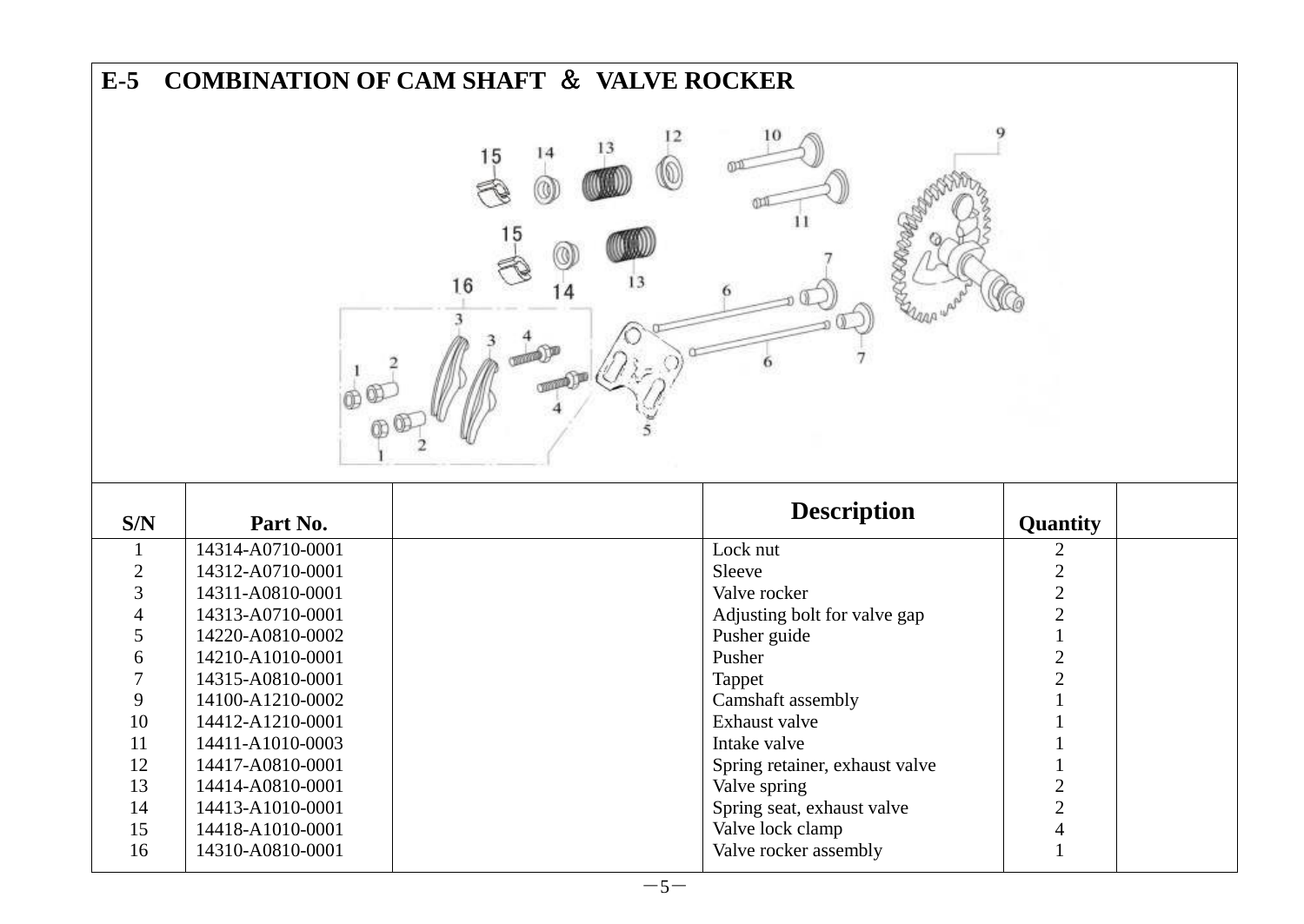|                  | <b>Carburetor Assembly</b>           |   |                                             |              |
|------------------|--------------------------------------|---|---------------------------------------------|--------------|
|                  |                                      | Ω |                                             |              |
|                  |                                      |   |                                             |              |
| Ref. No.         | Part No.                             |   | <b>Description</b>                          | Quantity     |
| E06-01           | 17219-A1010-0001                     |   | Inlet gasket                                | 1            |
| E06-02           | 16120-BG130-0001                     |   | Float needle                                | 1            |
| E06-03           | 16113-A1110-0001                     |   | Carburetor gasket                           | 1            |
| E06-04           | 16100-BJ130-0001                     |   | Carburetor Assembly                         | 1            |
| E06-05           | 16800-BC130-0001                     |   | Manual choke Assembly                       | 1            |
| E06-06           | 16244-BJ130-0001                     |   | Main nozzle                                 | $\mathbf{1}$ |
| E06-07           | 16243-A1210-0001                     |   | Main jet                                    | 1            |
| E06-08<br>E06-09 | 17113-A0810-0003<br>16840-BC130-0001 |   | Gasket, air cleaner<br>Check valve Assembly | -1<br>1      |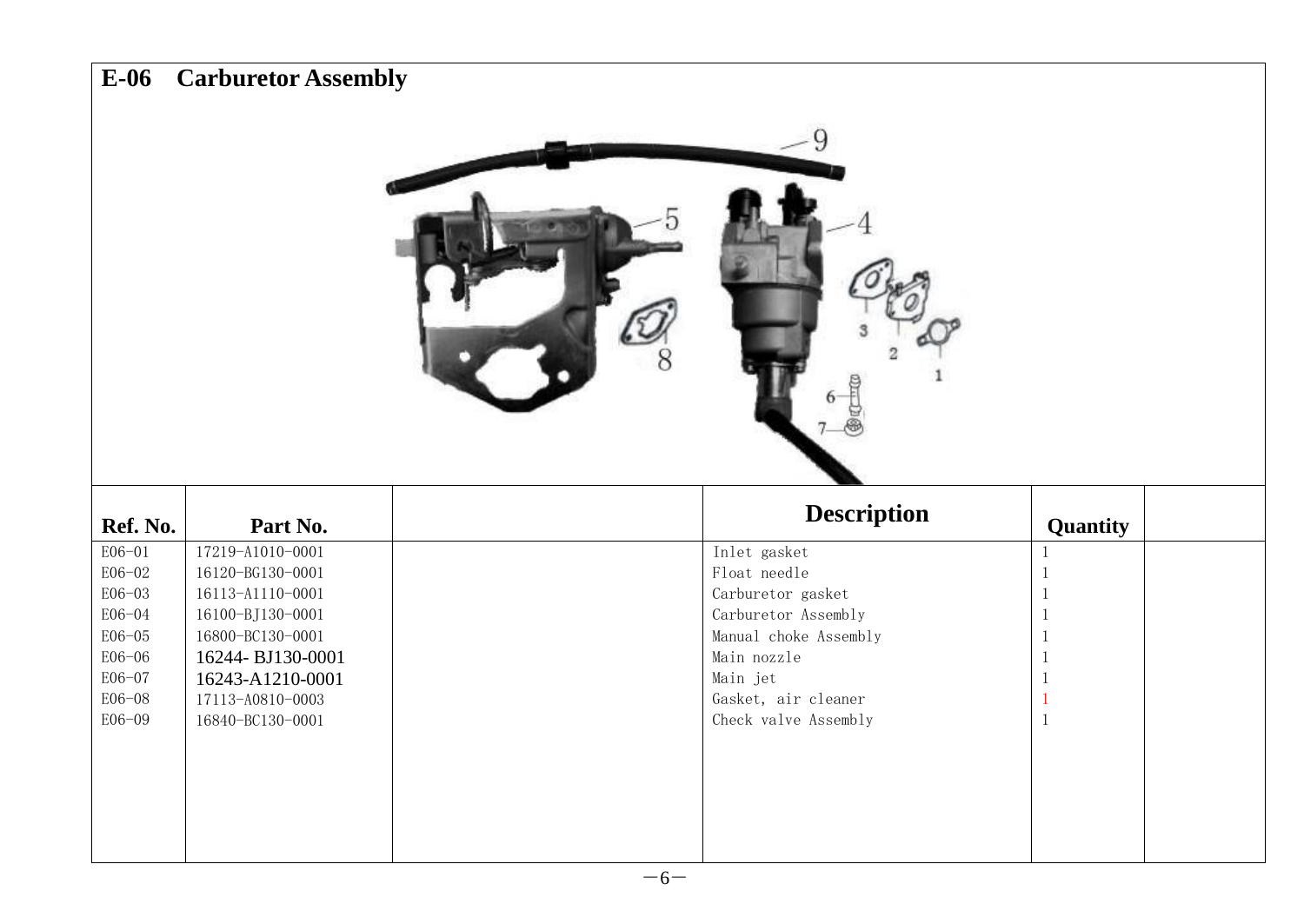|                  | <b>E-07 Recoil Starter</b>    |   |                                       |                          |  |
|------------------|-------------------------------|---|---------------------------------------|--------------------------|--|
|                  |                               | 6 |                                       |                          |  |
|                  |                               |   |                                       |                          |  |
|                  |                               |   |                                       |                          |  |
|                  |                               |   |                                       |                          |  |
| Ref.No.          | Part No.                      |   | <b>Description</b>                    | Quantity                 |  |
| E07-01           | 23200-A1010-0022              |   | Recoil starter assembly               | $\mathbf{1}$             |  |
| E07-02<br>E07-03 | T152-0036<br>16845-BC130-0001 |   | Bolt M6×8<br>Friction spring          | $\sqrt{3}$<br>$\sqrt{2}$ |  |
| E07-04           | 19219-B9130-0001              |   | Fan hood latex stop up                | $\overline{1}$           |  |
| $E07-05$         | 19211-BF130-0040              |   | Fan hood assembly                     | -1                       |  |
| E07-06<br>E07-07 | T152-0019<br>23100-BF130-0064 |   | Bolt M6×12<br>Recoil starter assembly | $\mathbf 5$<br>1         |  |
|                  |                               |   |                                       |                          |  |
|                  |                               |   |                                       |                          |  |
|                  |                               |   |                                       |                          |  |
|                  |                               |   |                                       |                          |  |
|                  |                               |   |                                       |                          |  |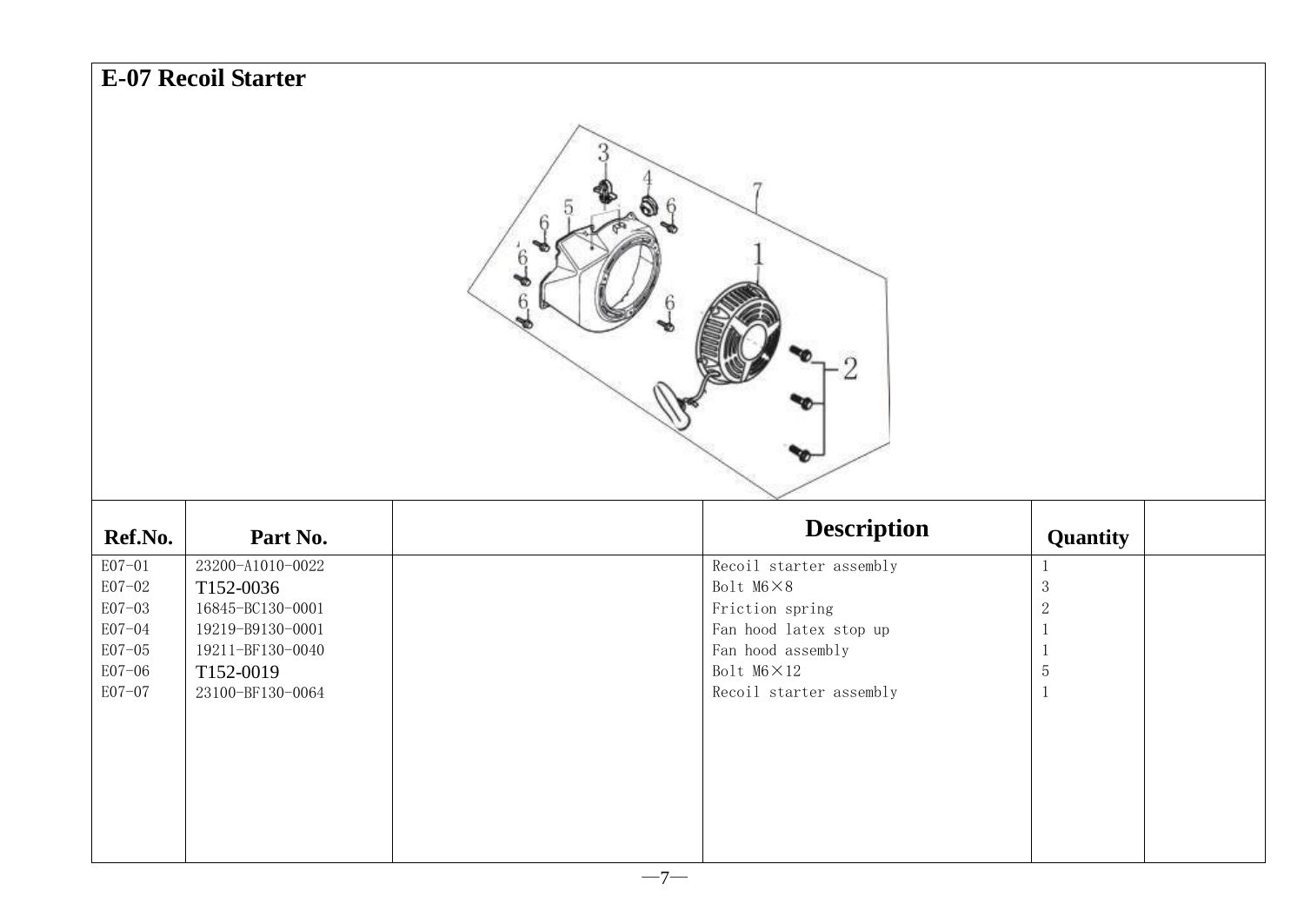| $E-08$                                                             | <b>Regulating control system</b>                                                                                                  | h                                                                                                                          |                                                                                            |
|--------------------------------------------------------------------|-----------------------------------------------------------------------------------------------------------------------------------|----------------------------------------------------------------------------------------------------------------------------|--------------------------------------------------------------------------------------------|
| S/N                                                                | Part No.                                                                                                                          | <b>Description</b>                                                                                                         | Quantity                                                                                   |
| E08-01<br>E08-02<br>E08-03<br>E08-04<br>E08-05<br>E08-06<br>E08-07 | 26114-G1110-0001<br>26115-A1010-0001<br>26117-A1010-0001<br>26118-A1010-0001<br>26200-BF130-0001<br>T311-0002<br>26116-A0710-0001 | Regulating arm<br>Pulling rod<br>Back spring<br>Fine regulating spring<br>Regulating frame assembly<br>Nut M6<br>Lock bolt | $\mathbf{1}$<br>$\mathbf{1}$<br>-1<br>$\overline{1}$<br>-1<br>$\mathbf{1}$<br>$\mathbf{1}$ |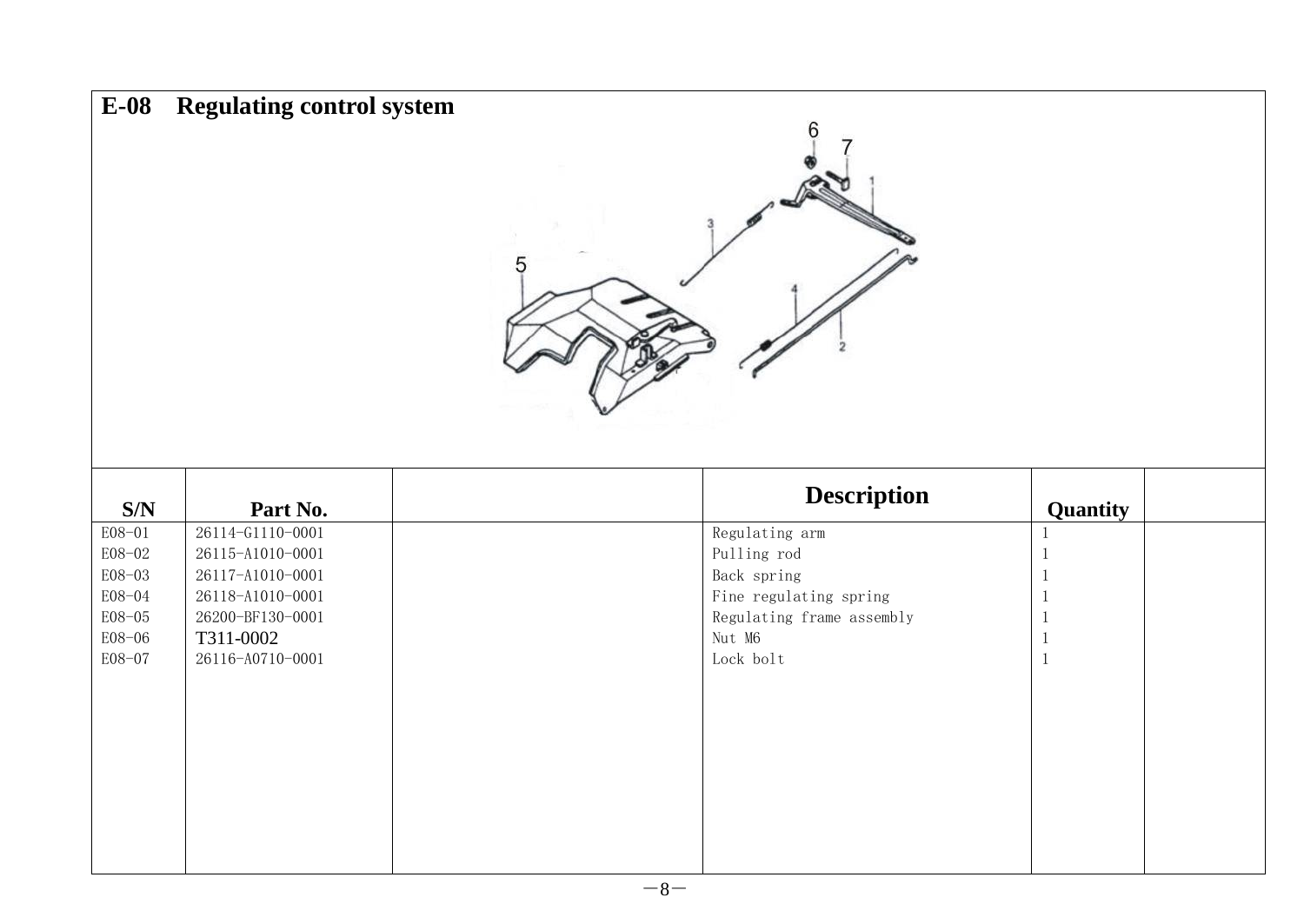| $E-09$         | Flywheel         |                  |                      |                     |  |
|----------------|------------------|------------------|----------------------|---------------------|--|
|                |                  | <b>POSTMANDS</b> | $\overline{2}$<br>P  |                     |  |
|                |                  |                  |                      |                     |  |
| $\mathbf{S/N}$ | Part No.         |                  | <b>Description</b>   |                     |  |
| E09-01         | 19111-A1210-0001 |                  | Flywheel fan         | Quantity<br>$\,1\,$ |  |
| E09-02         | 23316-A1010-0002 |                  | Starting flange      | $\mathbf{1}$        |  |
| E09-03         | 23317-A0810-0002 |                  | Nut $M16 \times 1.5$ | -1                  |  |
| E09-04         | 23300-A1114-0001 |                  | Flywheel             | 1                   |  |
|                |                  |                  |                      |                     |  |
|                |                  |                  |                      |                     |  |
|                |                  |                  |                      |                     |  |
|                |                  |                  |                      |                     |  |
|                |                  |                  |                      |                     |  |
|                |                  |                  |                      |                     |  |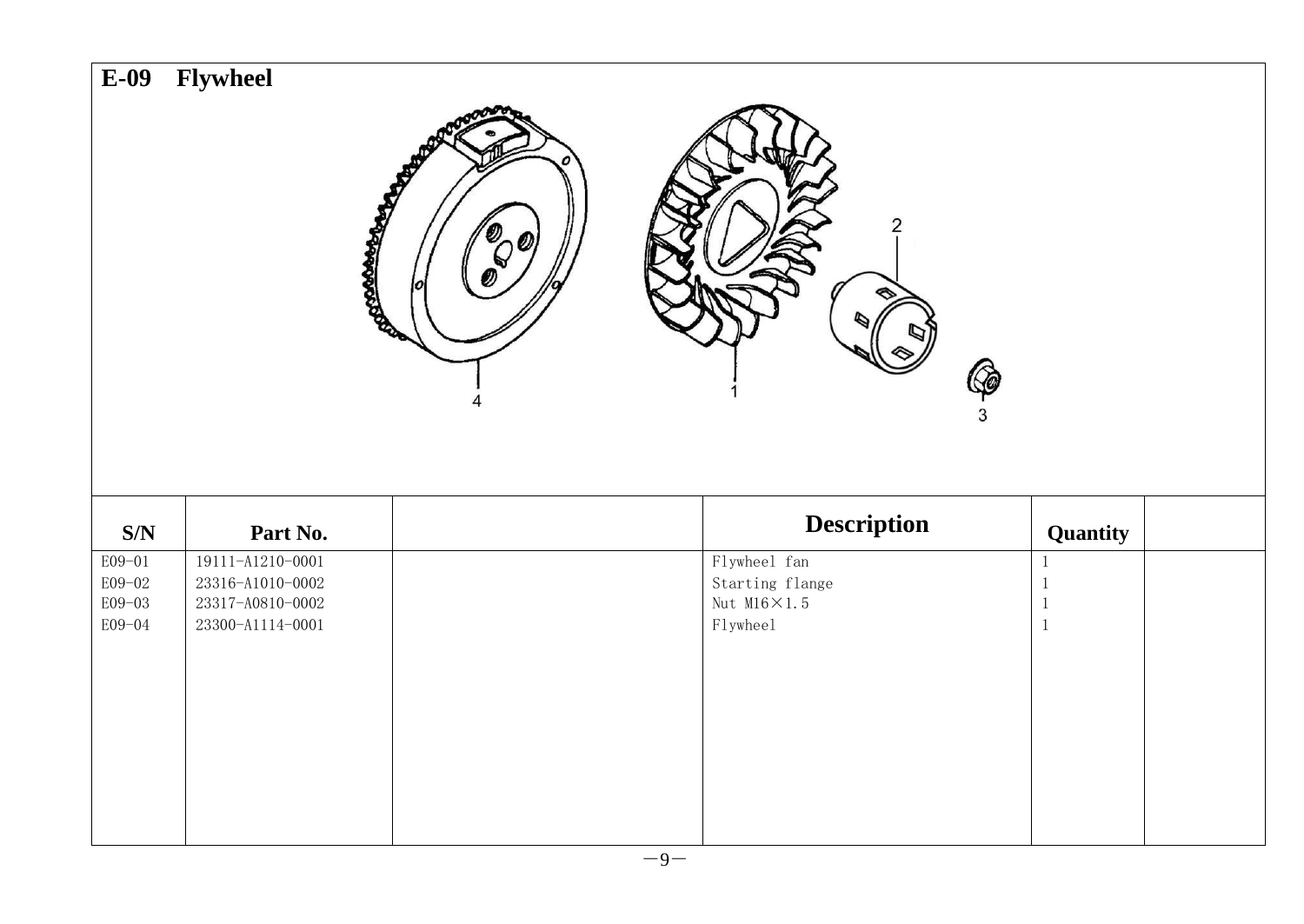| $E-10$             | Ignition coil                 |                |                                    |                       |
|--------------------|-------------------------------|----------------|------------------------------------|-----------------------|
|                    |                               | $\overline{c}$ | 6                                  |                       |
|                    |                               |                |                                    |                       |
| $\mathbf{S/N}$     | Part No.                      |                | <b>Description</b>                 |                       |
| $E10-1$            | T152-0034                     |                | Bolt $M6 \times 25$                | Quantity<br>$\,2$     |
| $E10-2$            | 27200-A1110-0001              |                | Ignition coil uni                  | 1                     |
| $E10-3$            | 24145-A1014-0001              |                | Clamper, cord                      | 1                     |
| $E10-4$            | T152-0019                     |                | Bolt $M6 \times 12$                | $\mathbf{1}$          |
| $E10-5$<br>$E10-6$ | 24130-A0714-0001<br>T152-0011 |                | Charge coil<br>Bolt $M6 \times 28$ | $\mathbf{1}$<br>$\,2$ |
| $E10-7$            | 19316-A0810-0002              |                | Cable tie                          | $1\,$                 |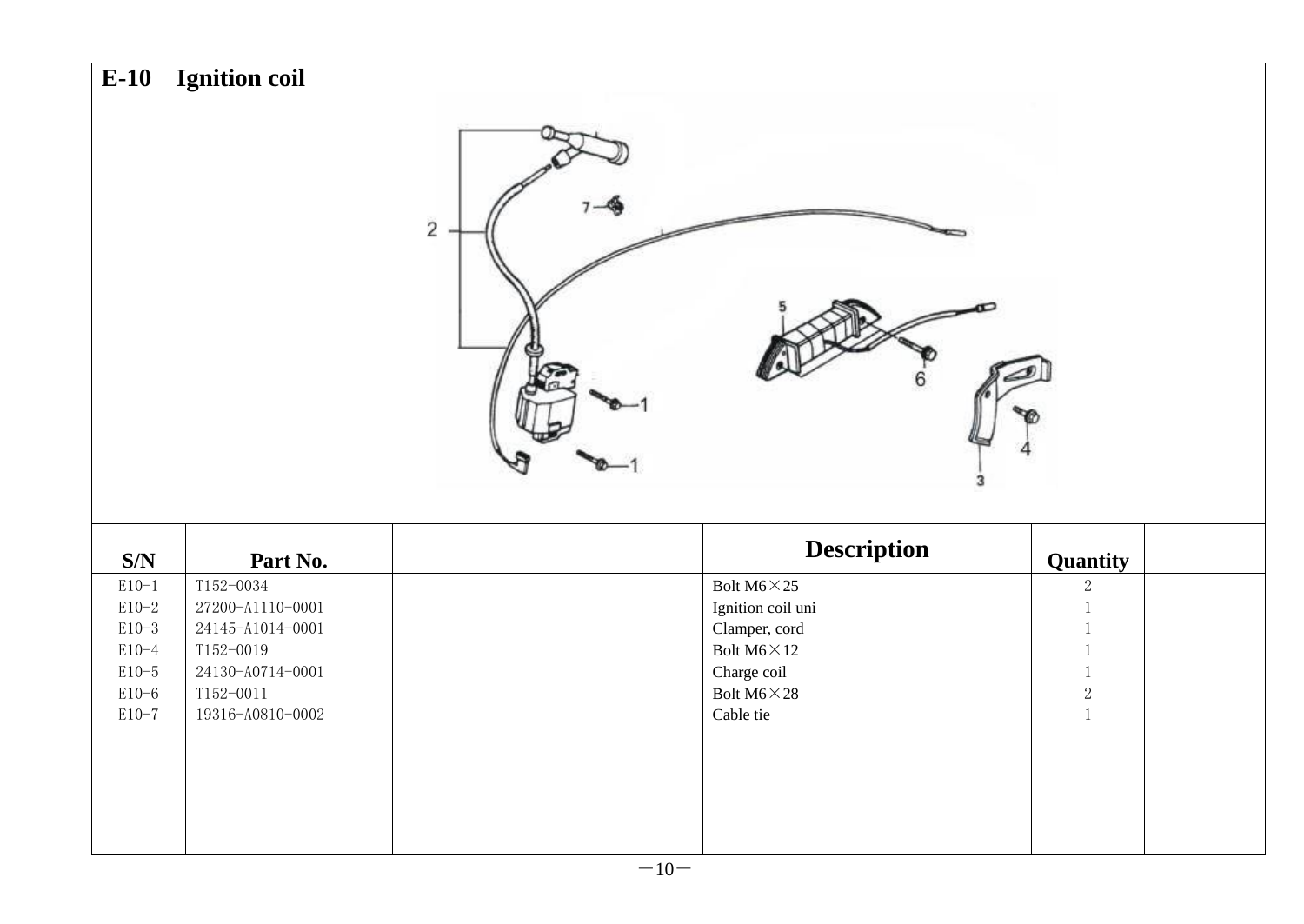|                                | <b>E-14 STARTING MOTOR ASSEMBLY</b> |  |                                                      |                                |  |  |
|--------------------------------|-------------------------------------|--|------------------------------------------------------|--------------------------------|--|--|
|                                |                                     |  |                                                      |                                |  |  |
| $\mathbf{S/N}$                 | Part No                             |  | <b>Description</b>                                   | Quantity                       |  |  |
| $\mathbf{1}$<br>$\overline{2}$ | 24100-A1014-0001<br>$T151 - 0013$   |  | <b>Starting motor Assembly</b><br>Bolt, $M8\times40$ | $\mathbf{1}$<br>$\overline{2}$ |  |  |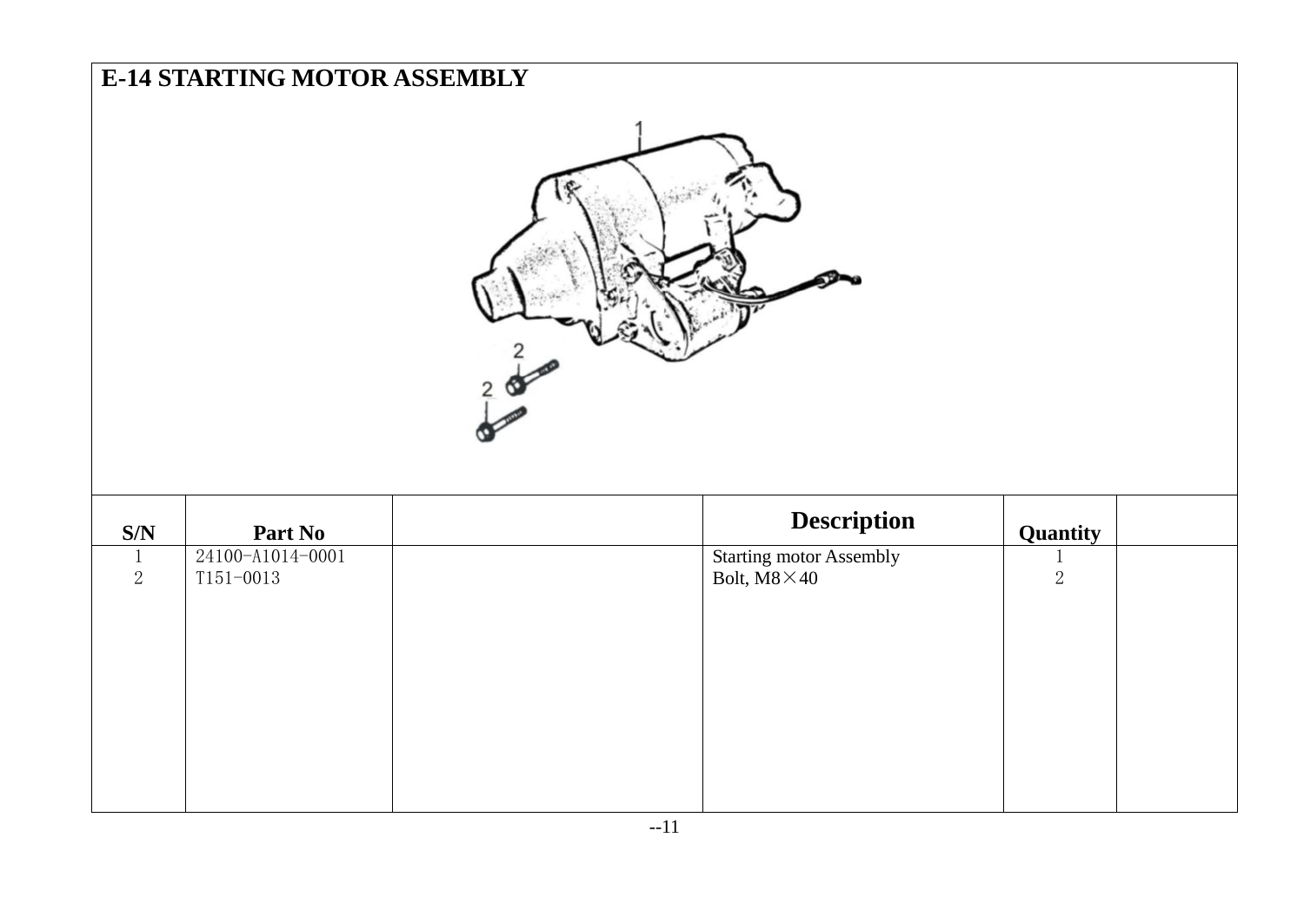| $E-12$     | <b>Air cleaner Assembly</b> |                                             |                                |  |
|------------|-----------------------------|---------------------------------------------|--------------------------------|--|
|            |                             | $\mathbf{Q}^{3}$<br>6<br>$-14$<br>116<br>10 | 1 <sup>2</sup>                 |  |
| S/N        | Part No.                    |                                             | <b>Description</b><br>Quantity |  |
| $E12 - 01$ | 19143-BC130-0001            | Waste pipe                                  | 1                              |  |
| $E12 - 02$ | 17223-BC130-0001            | Boot, vent pipe                             | 1                              |  |
| $E12-03$   | 17113-A0810-0003            | Gasket, air cleaner                         | 1                              |  |
| E12-04     | 17114-BC130-0002            | Air cleaner base                            | 1                              |  |
| $E12 - 05$ | 17129-BC130-0001            | Gasket                                      | 1                              |  |
| $E12 - 06$ | 17125-BC130-0001            |                                             | Retainer, filter element<br>1  |  |
| $E12 - 07$ | 17126-A2110-0001            | $Filter(\square)$                           | 1                              |  |
| $E12 - 08$ | 17124-B9130-0002            | $Filter(-)$                                 | 1                              |  |
| E12-09     | 17140-BC130-0001            | Hinge                                       | 1                              |  |
| $E12-10$   | 17112-BC130-0001            | Air cleaner cover                           | 1                              |  |
| $E12 - 11$ | T314-0006                   | Nut M5                                      | $\,6$                          |  |
| $E12-12$   | T314-0001                   | Nut M6                                      | $\mathbf{3}$                   |  |
| $E12-13$   | 17233-BC130-0001            | Air cleaner stay                            | $\mathbf{1}$                   |  |
| $E12 - 14$ | 17100-BC130-0004            | Air cleaner Assembly                        | 1                              |  |
|            |                             |                                             |                                |  |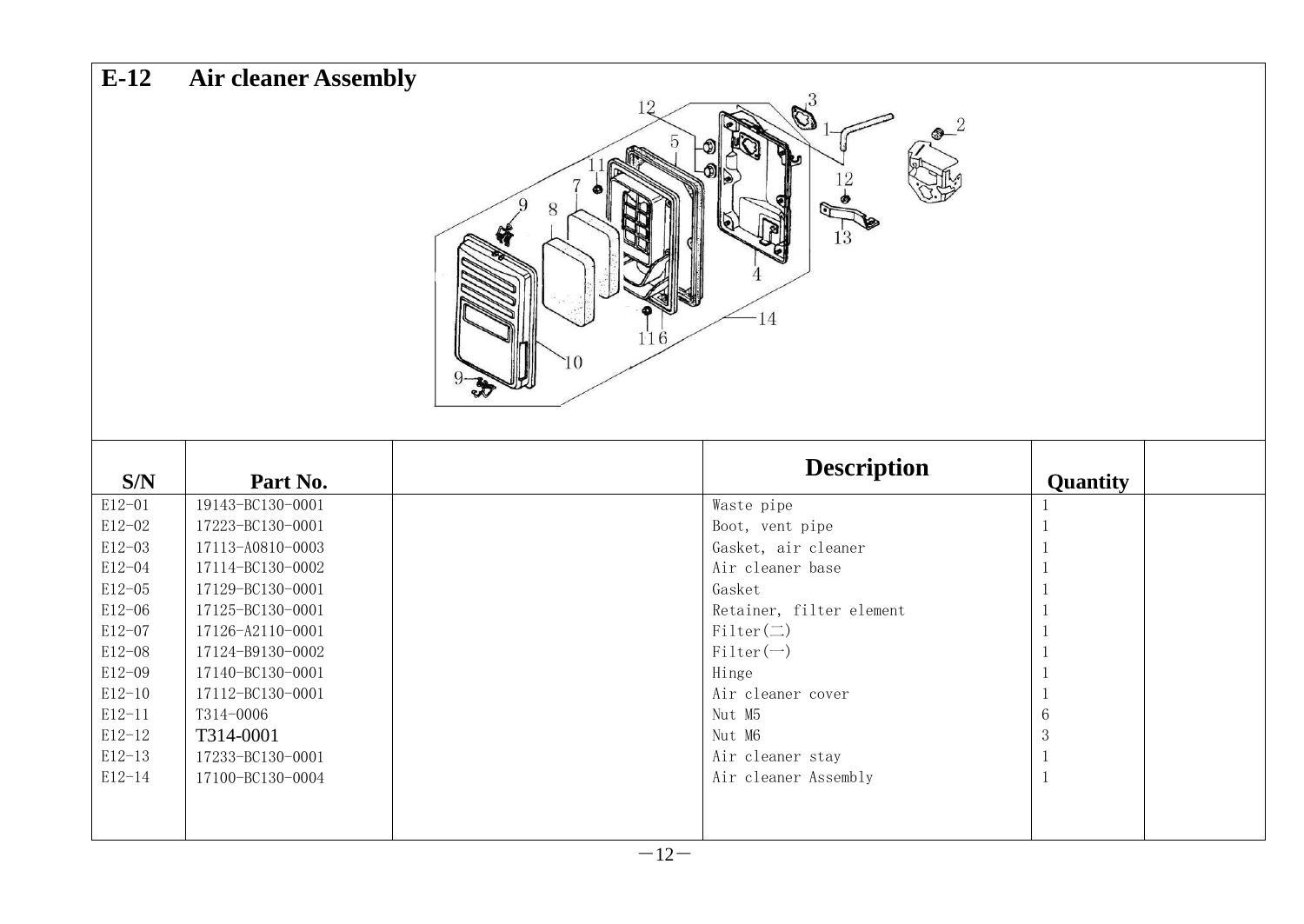|            | <b>E-13 Muffler Assembly</b> |                                        |                                  |                |
|------------|------------------------------|----------------------------------------|----------------------------------|----------------|
|            |                              | $\frac{12}{5}$<br>12<br>$\frac{9}{12}$ | 12<br>12                         |                |
|            |                              |                                        | <b>Description</b>               |                |
| S/N        | Part No.                     |                                        |                                  | Quantity       |
| E13-01     | 18100-BJ1Y1-0001             |                                        | Muffler assembly                 | -1             |
| E13-02     | 18130-BC130-0001             |                                        | Muffler Outer hood assembly      | -1             |
| E13-03     | 18230-BC130-0001             |                                        | Muffler hood $(\rightarrow)$     |                |
| E13-04     | 18240-BJ130-0001             |                                        | Muffler hood $(\rightharpoonup)$ | 1              |
| E13-05     | 18162-BC130-0001             |                                        | Muffler stay airproof            |                |
| E13-06     | 18117-BF130-0001             |                                        | Exhaust pipe                     | -1             |
| E13-07     | 18217-BC130-0001             |                                        | Gasket, exhaust pipe             | -1             |
| E13-08     | 18215-BC130-0001             |                                        | Gasket, outlet                   | -1             |
| E13-09     | 18161-BC130-0001             |                                        | Muffler stay assembly            | -1             |
| $E13-10$   | T151-0016                    |                                        | Flange bolt M8×25                | $\sqrt{2}$     |
| $E13-11$   | T310-0001                    |                                        | Nut M8                           | $\sqrt{2}$     |
| $E13-12$   | T152-0019                    |                                        | Flange bolt $M6 \times 12$       | $\overline{7}$ |
| E13-13     | T151-0014                    |                                        | Flange bolt M8×12                | $\sqrt{2}$     |
| $E13 - 14$ | T151-0005                    |                                        | 螺栓 M8×16                         | $\sqrt{2}$     |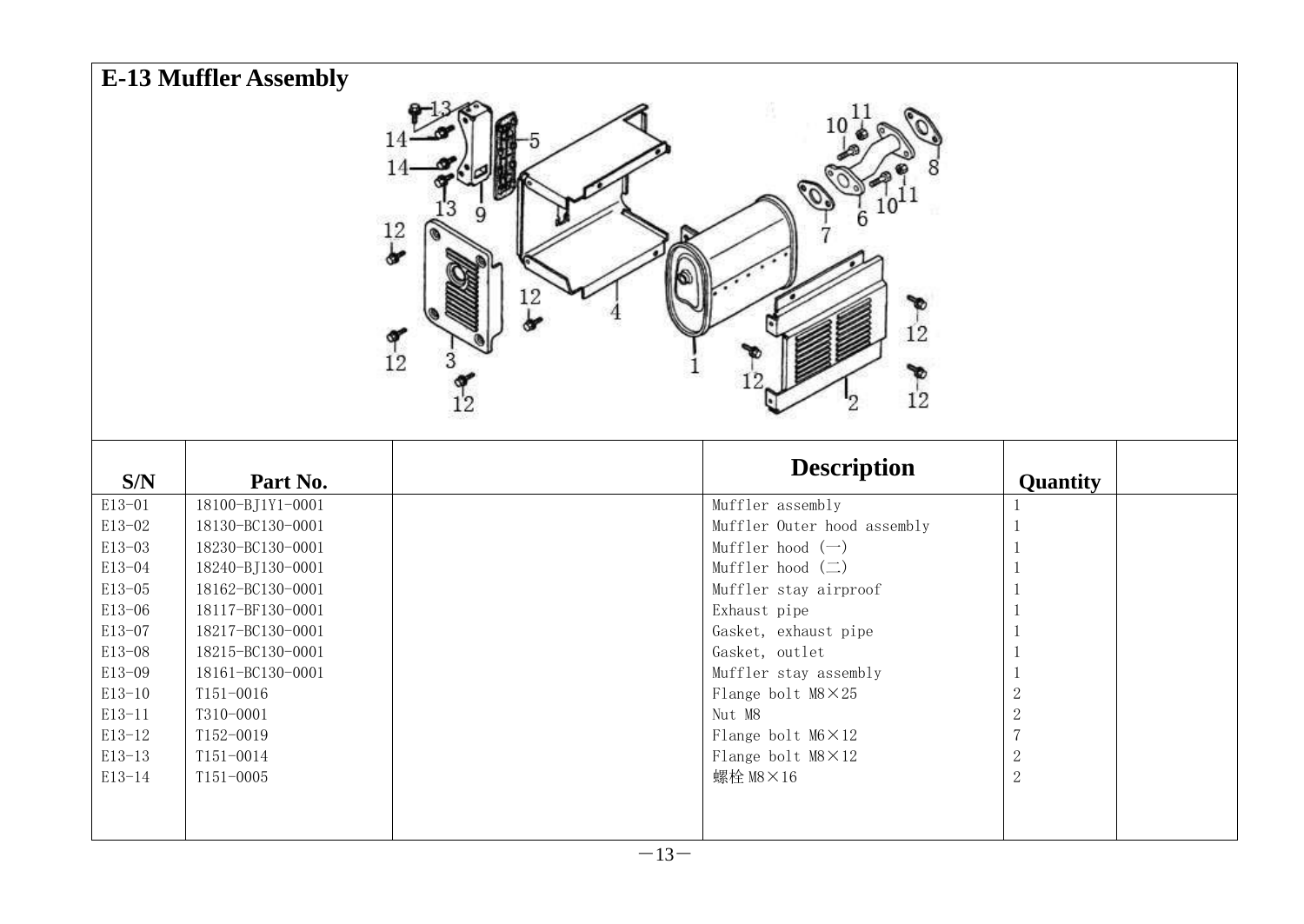| <b>E-14 Fuel tank Assembly</b>                                                                                                                                                              |                  |  |                                           |                  |  |  |
|---------------------------------------------------------------------------------------------------------------------------------------------------------------------------------------------|------------------|--|-------------------------------------------|------------------|--|--|
| $12 - 9$<br>76<br>$-12$<br>13<br>14<br>$\overline{2}$<br>10<br>$15 - 7$<br>$\begin{smallmatrix} 8 & \bullet \\ 11 & \bullet \\ 9 & \bullet \end{smallmatrix}$<br>14<br>$\bullet$ 04000<br>3 |                  |  |                                           |                  |  |  |
| S/N                                                                                                                                                                                         | Part No.         |  | <b>Description</b>                        | Quantity         |  |  |
| E14-01                                                                                                                                                                                      | 16640-B9130-0002 |  | Fuel cock assembly                        |                  |  |  |
| E14-02                                                                                                                                                                                      | 16510-BC130-0078 |  | Fuel tank                                 |                  |  |  |
| E14-03                                                                                                                                                                                      | 16912-BC130-0001 |  | Stripe, fuel tank                         |                  |  |  |
| E14-04                                                                                                                                                                                      | 16400-A0410-0002 |  | Fuel filler cap comp.                     |                  |  |  |
| E14-05                                                                                                                                                                                      | 16560-B9130-0001 |  | Oil indicator assembly                    |                  |  |  |
| E14-06                                                                                                                                                                                      | 16557-A0710-0001 |  |                                           |                  |  |  |
| E14-07                                                                                                                                                                                      | 16610-A0710-0003 |  | Fuel filler assembly                      |                  |  |  |
| E14-08                                                                                                                                                                                      | 16546-B9130-0001 |  | Washer                                    |                  |  |  |
| E14-09                                                                                                                                                                                      | 16911-B9130-0001 |  | Cushion                                   |                  |  |  |
| $E14-10$                                                                                                                                                                                    | 16626-BC130-0001 |  | Vitta restrict                            |                  |  |  |
| $E14 - 11$                                                                                                                                                                                  | 16914-B9130-0001 |  | Bush                                      | $\overline{4}$   |  |  |
| $E14 - 12$                                                                                                                                                                                  | T211-0002        |  | Screw M5×12                               | $\boldsymbol{2}$ |  |  |
| $E14-13$                                                                                                                                                                                    | 16621-BC130-0004 |  | Outlet pipe ( $\phi$ 8.5× $\phi$ 4.5×180) | $\mathbf{1}$     |  |  |
| $E14 - 14$                                                                                                                                                                                  | 16622-A0710-0002 |  | Tube clip                                 | 3                |  |  |
| $E14 - 15$                                                                                                                                                                                  | T151-0003        |  | Bolt $M6 \times 22$ (Flange)              | $\overline{4}$   |  |  |
| $E14 - 16$                                                                                                                                                                                  | 16622-A0710-0003 |  | Tube clip                                 |                  |  |  |
| $E14 - 17$                                                                                                                                                                                  | 11513-A0710-0002 |  |                                           |                  |  |  |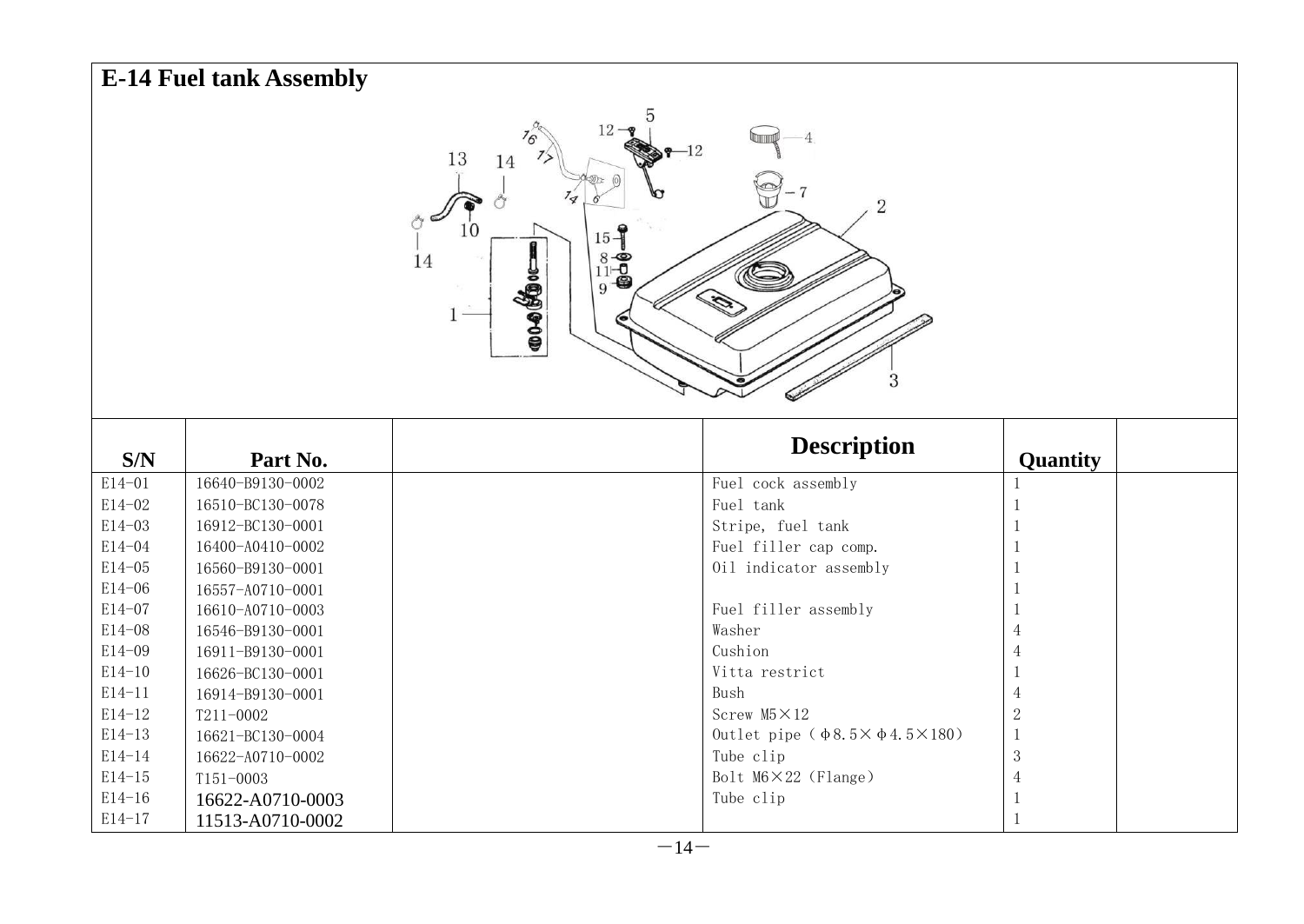|                     | G-01 Control panel<br>$8 \heartsuit$<br>11 |  |                                                 |                              |  |  |
|---------------------|--------------------------------------------|--|-------------------------------------------------|------------------------------|--|--|
| S/N                 | Part No.                                   |  | <b>Description</b>                              | Quantity                     |  |  |
| $\mathbf{1}$        | 31223-B9130-0008                           |  | 3-prong twisted                                 | $\mathbf{1}$                 |  |  |
| $\sqrt{2}$          | 31223-B9130-0007                           |  | 4-prong twisted socket                          |                              |  |  |
| 3<br>$\overline{4}$ | 31222-B9130-0001<br>31211-B9130-0026       |  | Earth terminal set<br>Control panel front cover |                              |  |  |
| $\overline{5}$      | 31251                                      |  | Control panel back cover                        |                              |  |  |
| $\overline{6}$      | 31225-B9140-0001                           |  | gnition switch                                  | $\mathbf{1}$                 |  |  |
| $\overline{7}$      | 31223-B9130-0020                           |  | Consent                                         | $\mathbf{1}$                 |  |  |
| $8\,$               | 35368-G1211-0001                           |  |                                                 | 3                            |  |  |
| $\overline{9}$      | 31276-B9130-0001                           |  | Fuse case                                       | $\mathbf{1}$                 |  |  |
| 10                  | 31280-BC130-0001                           |  | Bridge ballast                                  | $\overline{2}$               |  |  |
| 11<br>12            | 31215-B9130-0001<br>31221-B9130-0054       |  | Circuit protector                               | $\mathbf{1}$<br>$\mathbf{1}$ |  |  |
|                     |                                            |  |                                                 |                              |  |  |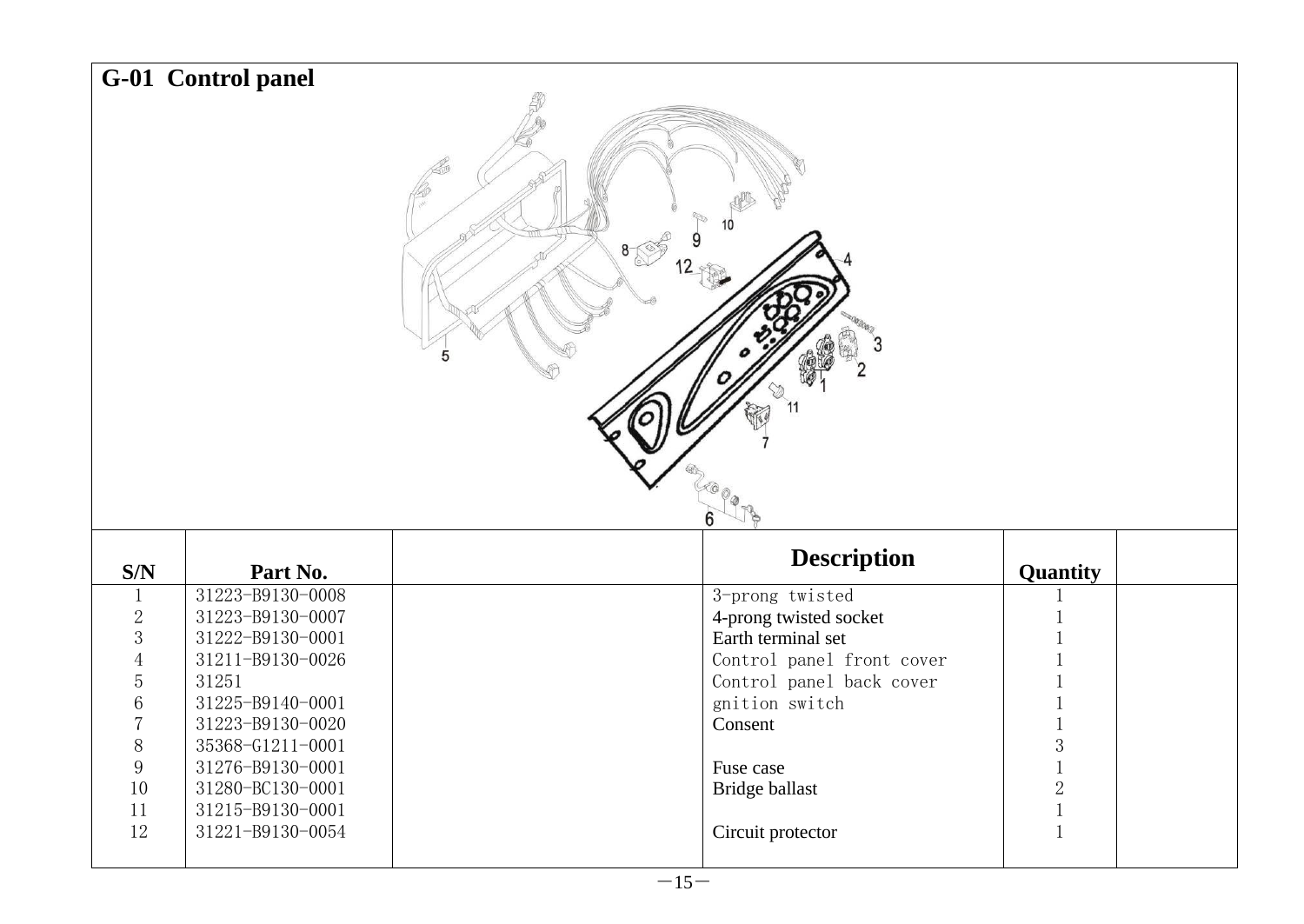| <b>G-02 Generator</b>     |                  |                            |                |  |  |
|---------------------------|------------------|----------------------------|----------------|--|--|
| 14<br>$P_{11}$<br>10<br>5 |                  |                            |                |  |  |
| S/N                       | Part No.         | <b>Description</b>         | Quantity       |  |  |
| $G02 - 01$                | 31154-BC130-0002 | Connecting plate           | $\mathbf{1}$   |  |  |
| $G02 - 02$                | T411-0002        | Washer 6mm                 | $\overline{4}$ |  |  |
| $G02 - 03$                | 31112-BJ1Y1-0001 | Bolt M6×179                | 4              |  |  |
| $G02 - 04$                | 31126-BC130-0001 | Plain washer               | 1              |  |  |
| $G02 - 05$                | 31100-BJ1Y1-0003 | Stator & rotor Assembly    | $\mathbf 1$    |  |  |
| $G02 - 06$                | 31152-BC130-0004 | Generator end cover        | $\mathbf 1$    |  |  |
| $GO2 - O7$                | 31151-BC130-0001 | Generator stay             | 1              |  |  |
| $G02 - 08$                | 31130-BC130-0001 | Brush Assembly             | $\mathbf{1}$   |  |  |
| $G02 - 09$                | 31140-BC130-0001 | Voltage regulator assembly | $\,1$          |  |  |
| $G02 - 10$                | 31125-BJ1Y1-0001 | Bolt M10×285               | $\,1\,$        |  |  |
| $G02 - 11$                | 11312-BC130-0001 | Plug, sump                 | $\mathbf 1$    |  |  |
| $GO2 - 12$                | 31153-A0410-0001 | Bolt M5×10                 | $\overline{2}$ |  |  |
| $GO2 - 13$                | 31511-A1713-0001 | Red washer 5mm             | $\sqrt{2}$     |  |  |
| $GO2 - 14$                | 31153-BC130-0002 | Screw M5×14                | $\overline{7}$ |  |  |
| $G02 - 15$                | T441-0002        | Spring washer 6mm          | 4              |  |  |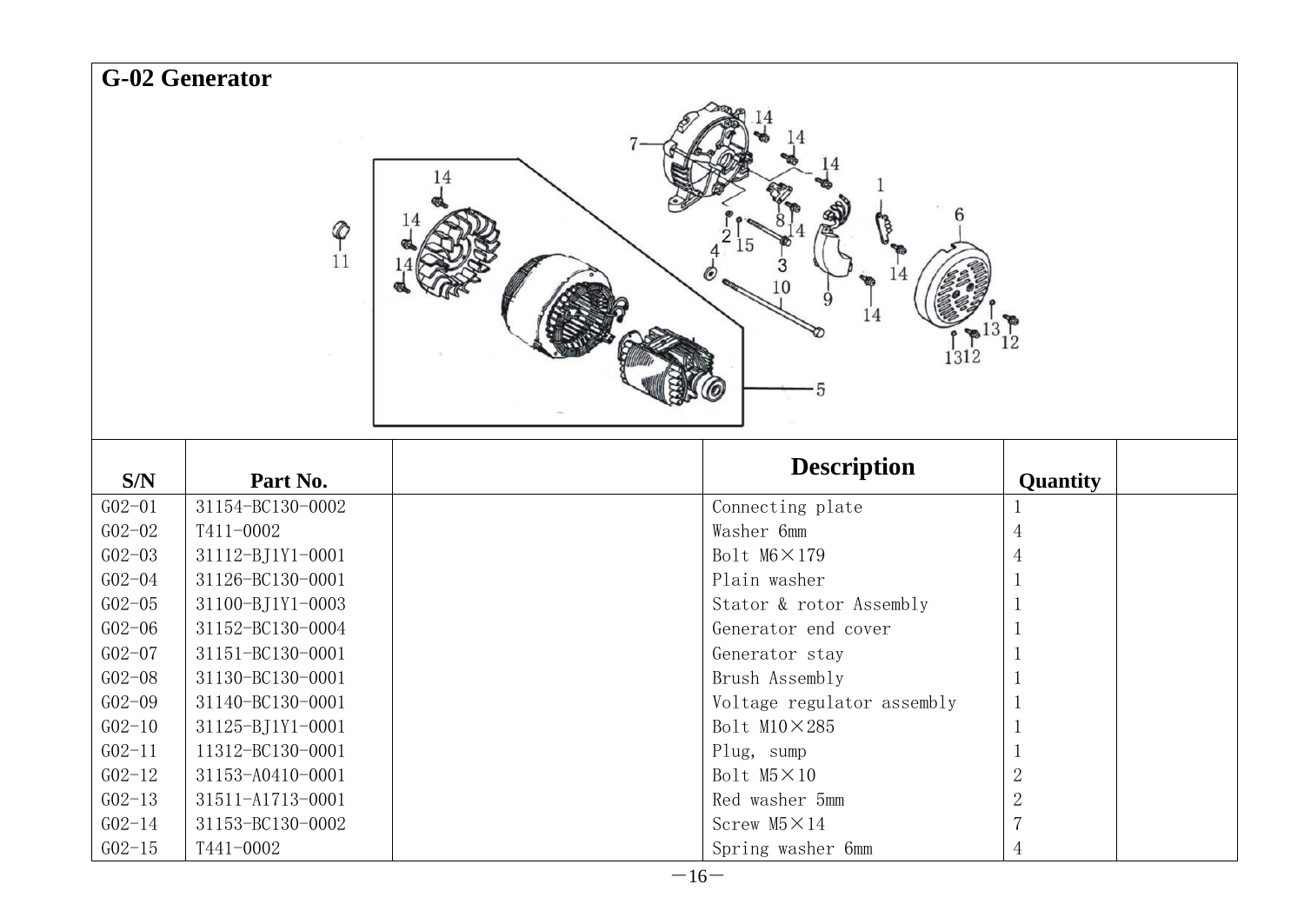| $G-03$<br><b>Frame</b><br>$\theta$<br>Lσ |                               |  |                                              |                                            |  |  |
|------------------------------------------|-------------------------------|--|----------------------------------------------|--------------------------------------------|--|--|
| S/N                                      | Part No.                      |  | <b>Description</b>                           | Quantity                                   |  |  |
| $G_{03-1}$                               | 32100-BJ1Y2-0044              |  | Frame                                        |                                            |  |  |
| $G03 - 2$                                | 32412-B9130-0001              |  | Rubber pad, frame                            | $\sqrt{2}$                                 |  |  |
| $G_{03-3}$                               | T311-0001                     |  | Nut M8                                       | 10                                         |  |  |
| $G_{03-4}$                               | 32420-BC130-0001              |  | Cushion, frame A                             | $\sqrt{2}$                                 |  |  |
| $G_{03-5}$                               | 32450-BC130-0001              |  | Cushion, frame B                             | $\overline{2}$                             |  |  |
| $G03-6$                                  | T411-0001                     |  | Plain washer                                 | $\,4$                                      |  |  |
| $G_{03-7}$                               | T441-0001                     |  | Plain washer                                 | $\overline{4}$                             |  |  |
| $G03 - 8$<br>$G03 - 9$                   | T151-0006<br>32231-BB140-0003 |  | Flange bolt $M8 \times 25$<br><b>Bracket</b> | $\overline{4}$                             |  |  |
| $G03-10$                                 | 31523-BF140-0001              |  | <b>Bracket</b> cushion                       |                                            |  |  |
| $G03 - 11$                               | T411-0002                     |  | Plain washer $\Phi$ 6                        | $\begin{array}{c} 2 \\ 2 \\ 2 \end{array}$ |  |  |
| $G03-12$                                 | T441-0002                     |  | Plain washer $\Phi$ 6                        |                                            |  |  |
| $G03-13$                                 | T151-0005                     |  | Flange bolt $M8 \times 16$                   | $\sqrt{2}$                                 |  |  |
| $G03 - 14$                               | 16912-BC130-0001              |  |                                              | $\mathbf{1}$                               |  |  |
|                                          |                               |  |                                              |                                            |  |  |